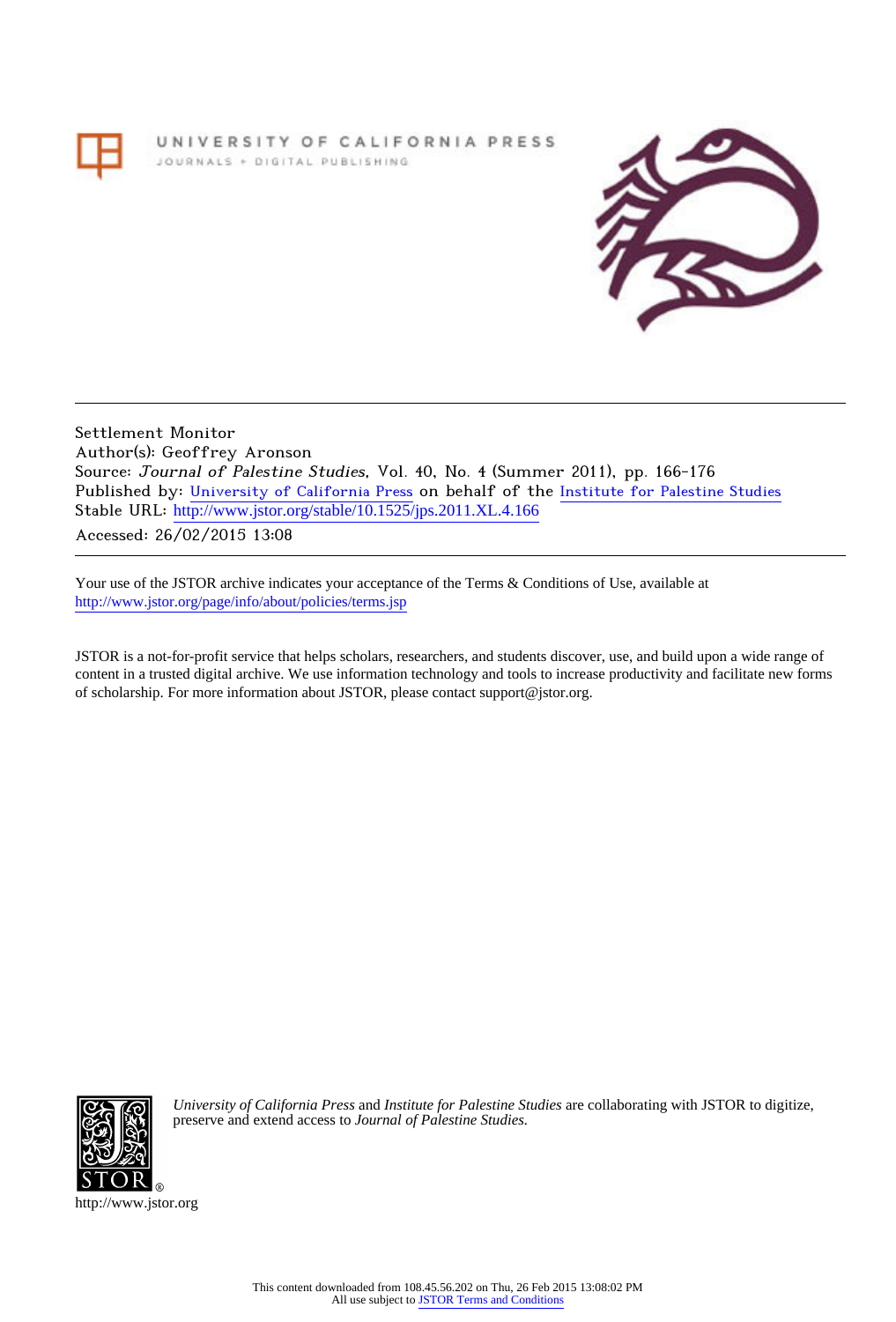# **Settlement Monitor**

# Edited by Geoffrey Aronson

*This section covers items—reprinted articles, statistics, and maps—pertaining to Israeli settlement activities in the Gaza Strip and the West Bank, including East Jerusalem, and the Golan Heights. Unless otherwise stated, the items have been written by Geoffrey Aronson for this section or drawn from material written by him for* **Report on Israeli Settlement in the Occupied Territories** *(hereinafter* **Settlement Report***), a Washington-based bimonthly newsletter published by the Foundation for Middle East Peace.* **JPS** *is grateful to the foundation for permission to draw on its material.*

| <b>Israel's Fateful Choice—"Iron Wall" or Accommodation 166</b> |  |
|-----------------------------------------------------------------|--|
| <b>Running in Place: U.S. Policy Runs Out of Steam </b> 169     |  |

#### *Disappearing Palestinian East Jerusalem*

East Jerusalem: Key Humanitarian Concerns, Settlements in East Jerusalem, by the UN Office for the Coordination of Humanitarian Affairs (excerpts). . . 171 New Tax Rule in East Jerusalem May Threaten Residency Rights. . . . . . . . . . . . . . . 176

# **ISRAEL'S FATEFUL CHOICE—"IRON WALL" OR ACCOMMODATION**

*Originally from* Settlement Report*, March–April 2011.*

The diplomatic effort to end Israel's occupation and establish a Palestinian state is in free fall. The U.S. veto in February of a UN Security Council resolution supporting a settlement freeze—the signature element of the Barack Obama administration's policy—marked an ignominious end to its initiative. Having failed to win a settlement freeze and now focused on the extraordinary developments throughout the Arab world, Washington has apparently exhausted its ability to direct the Israel-Palestine diplomatic process. Even so, as Washington's UN vote demonstrated, Obama is not prepared to empower an international coalition that is plainly fed up with Israel's continuing settlement drive.

Others are trying to fill the leadership vacuum. The Palestinian Authority has despaired of Obama's effectiveness and is looking ever more intently to September, when it threatens it will make Palestine's case to the United Nations for recognition as a sovereign state within the June 1967 lines. Some EU countries are suggesting that now is the time for Europe to step out of Washington's shadow and put a peace plan on the table.

"The deadline is September," British foreign secretary William Hague said on 31 March. "The U.K., France, and Germany have set out our views on what those principles should be: two states for two peoples based on 1967 borders with equivalent land swaps, security arrangements that protect Israel whilst respecting Palestinian sovereignty by ending the occupation; a fair, realistic, and agreed solution for refugees; and Jerusalem as the capital of both states." Hague called on the Quartet and the United States to embrace these principles.

## *Let Them Call It a State*

There are two views in the government of Prime Minister Benjamin Netanyahu about Israel's next move. Proponents of the "Iron Wall" option argue that there is no need to do anything except more of the same—to build and settle in the face of consistent but ever-ineffective international opposition and implacable but equally ineffective Arab resistance—and to trust in the future.

*Journal of Palestine Studies* Vol. XL, No. 4 (Summer 2011), pp. 166–176, ISSN: 0377-919X; electronic ISSN: 1533-8614. © 2011 by the Institute for Palestine Studies.All rights reserved. Please direct all requests for permission<br>to photocopy or reproduce article content through the University of California Press's<br>Rights and Permissions web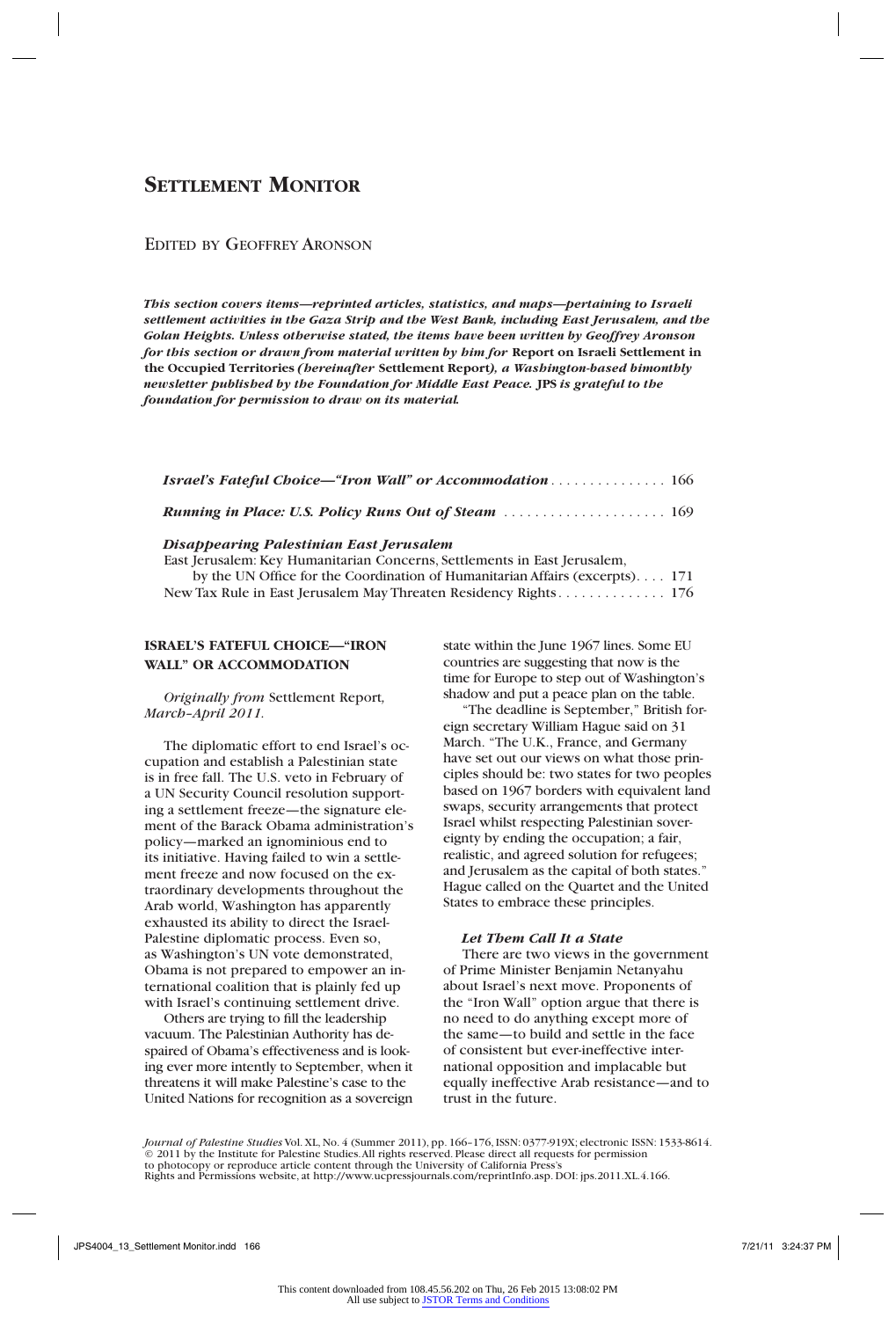As Deputy Prime Minister Moshe Ya'alon explained in a 3 March interview in the magazine *Besheva*, "Our intention is to leave the situation as it is: autonomous management of civil affairs, and if they want to call it a state, let them call it that. If they want to call it an empire, by all means. We intend to keep what exists now and let them call it whatever they want. . . . Our approach is steadfastness, development, construction, strengthening, and so on. This is our approach and this is what we do as a government."

"Construction must be resumed immediately," said Minister of Transportation Yisrael Katz soon after the U.S. veto. Deputy Prime Minister and Regional Development Minister Silvan Shalom added, "The time has come to resume construction in practice." Finance Minister Yuval Steinitz asserted, "The freeze is over; we must resume building," and Diaspora Affairs and Information Minister Yuli Edelstein said, "It is unthinkable that a Likud government, of all governments, should not build in the settlement blocs." The YESHA settlers' council is planning to use these statements in a campaign whose goal is to pressure Netanyahu to continue building.

#### *"They Shoot, We Build"*

Despite international commitments to the contrary, in March Israel "legalized" the creation of scores of new settlement "outposts" constructed since 1996, officially recognizing and approving those built on "state lands." Adoption of this standard would enable unrestricted settlement on all parts of the West Bank that Israel has unilaterally designated as state land, which amounts to more than 50 percent of the territory.

Almost one thousand new apartments have been approved for construction in the East Jerusalem settlement neighborhood of Gilo. Thirteen new settlement dwellings have been approved in East Jerusalem's Shaykh Jarrah neighborhood, where the eviction of twenty Palestinian families to make way for settlers is also proceeding. A new road to the East Jerusalem settlement of Har Homa has been approved. In the neighborhood of Ras al-Amud, fourteen dwellings were approved for construction on the site of a former police station, which relocated some years ago to a new building in E-1, an area just east of the Mount of Olives that successive Israeli leaders have promised Washington not to develop for settlement. The Israeli construction company Dona will market this year forty-eight new dwellings in Givat Ze'ev north of Jerusalem, eighteen units in Ma'ale Adumim, and a similar number in East Jerusalem's Neve Ya'acov.

On 3 March, the settler community organized a "day of rage" in response to a violent confrontation between settlers and the IDF in which troops used rubber bullets during an attempted evacuation of a settlement outpost. "At the height of rush hour, along Israel's main traffic arteries and for a lengthy period of time, extreme rightwing activists blocked Israel's major roads and succeeded in provoking the rage of the drivers who found themselves trapped in the traffic jam," reported *Yedi'ot Aharonot* the next day. "Settler youth blocked roads and carried out 'price tag' operations in Palestinian villages. They apparently shattered the windows of Palestinian vehicles in Hebron and threw a firebomb at a house in Hawara.'

Revenge attacks against Palestinians and their property prompted criticism from an unlikely source. MK Uri Orbach, from the rightist Jewish Home party, commented on his Facebook page, "The Kahanist march in Jaffa, the blocking of roads in this morning's 'day of rage,' and the entire violent and menacing price tag culture constitutes a dangerous savagery that could bring disaster to both the State of Israel and the settlements."

On 11 March, a family of five was murdered by as yet unidentified assailants in the settlement of Itamar. Relations between the settlement and its Palestinian neighbors have long been particularly tense. In the wake of the killings, Israeli forces made large-scale arrests and imposed a closure upon the nearby village of Awarta.

The murders at Itamar reenergized the all-too-familiar narrative of murder, retaliation, and settlement expansion. "They shoot, we build. We will build our land," Netanyahu declared during a visit to the bereaved family. In a decision that recalled previous "Zionist responses" to terror during the early 1980s, the government approved 500 new dwellings in the settlements of Kefar Eldad in the Etzion Bloc (48 units), Ma'ale Adumim (100 units), as well as large-scale developments in Kiryat Sefer and Ariel.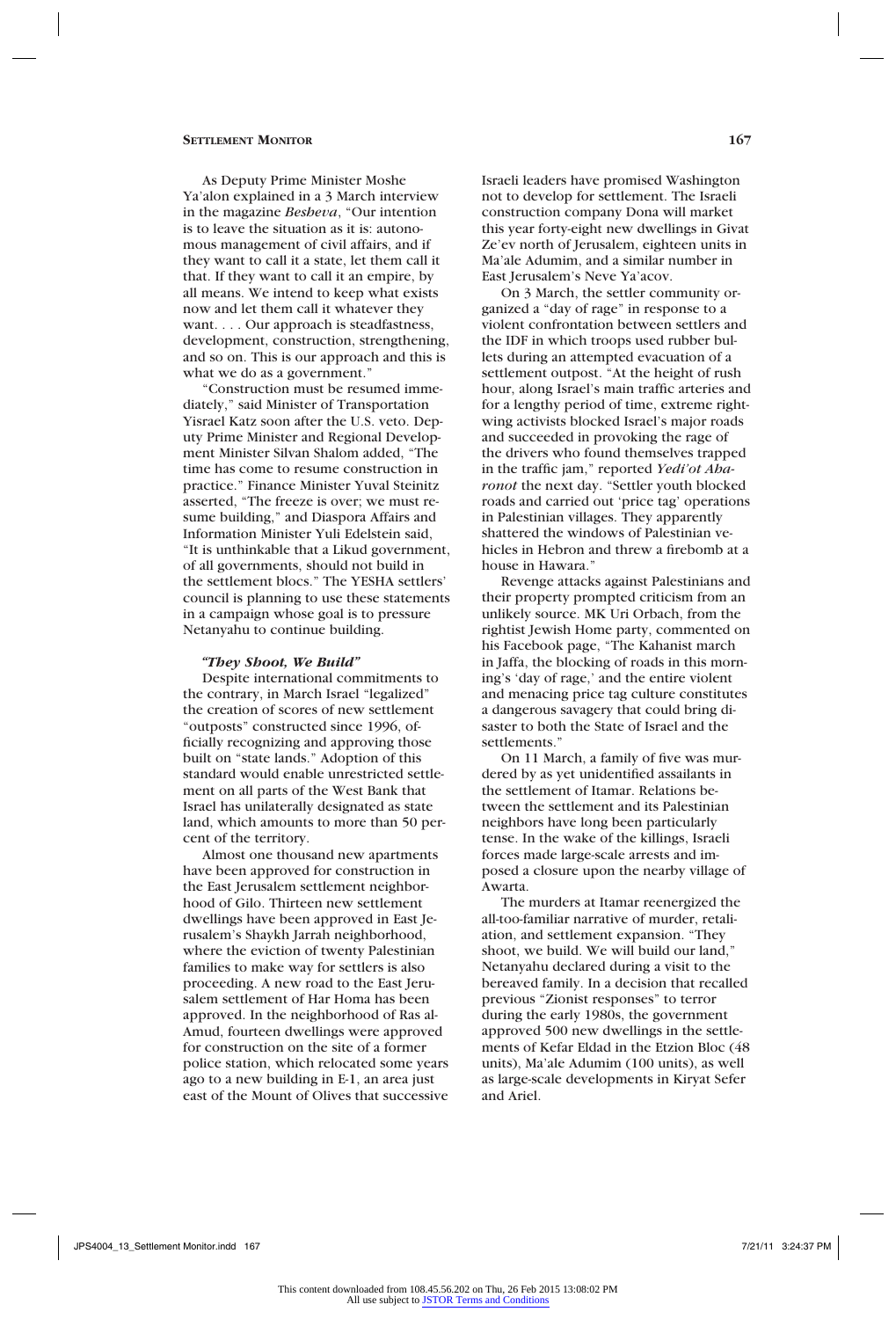Netanyahu's heart and soul favor the Iron Wall, the strategy of state building that the then weak and embattled Jewish Yishuv originally adopted in the 1920s. However, Netanyahu must also take a broader view of Israel's interests, one that reflects Israel's contemporary status as a regional heavyweight and the unprecedented Arab and Islamic interest in a negotiated peace agreement.

On 1 March, Netanyahu cautioned those advocating demonstrative settlement efforts: "We are engaged in efforts to protect existing construction, but it needs to be understood that we are in a very difficult international reality. It is possible to hit your head against the wall, but I will not behave in that manner. The American veto was achieved with great effort. We can try to hide from everything but I have an overall responsibility."

#### *Israel "Needs To Do Something"*

U.S. officials are convinced that Netanyahu is prepared to accept the creation of a Palestinian state. In the wake of the fiasco at the Security Council, it was reported that Washington is expecting "payment" from Netanyahu in the form of a diplomatic initiative.

Netanyahu may not need much American prodding to take command of the diplomatic agenda in the coming months, if only to forestall other, even less welcome initiatives. Many Israeli leaders have concluded that a Palestinian state is a clear *Israeli* interest. The critical issue Netanyahu confronts is how to create a Palestinian state that accommodates Israel's expansive settlement and security demands. Deputy Prime Minister Dan Meridor is prominent among those advising Netanyahu to in effect impose Israel's vision of Palestinian statehood, with Palestinian agreement if possible, but unilaterally if necessary. He believes that Israel should transfer more territory from Area C, currently under full Israeli control, to the Palestinian Authority (Area A). "This is an Israeli interest of the highest order. If we don't make a diplomatic initiative, the entire world is going to recognize a Palestinian state in the 1967 border[s]," Meridor explained in an interview with Israel's Army Radio on 7 March.

We have to be proactive, before calamity hits, before we are isolated. There are more than a few measures we could push forward if we really do [intend to create a] Palestinian state, it will need

area, space for it to exist. We must define our goal quickly. There is a danger that if we leave things unclear we will reach a situation that we've seen recently at the UN Security Council. It will all suffer the same fate—the Jewish Quarter [in East Jerusalem's Old City] together with [the isolated settlements of] Elon Moreh and Brakha.

Foreign Minister Avigdor Lieberman and Defense Minister Ehud Barak both believe that the creation of a Palestinian state is a price that Israel needs to pay to consolidate international support for its territorial and security demands in the West Bank and East Jerusalem. Barak recently explained that "we have no choice; we need to separate from the Palestinians for our own interests."

Lieberman acknowledges that Israel "needs to do something." He has proposed a Palestinian state with "temporary borders" on 50 percent of the West Bank. Areas A and B of the West Bank currently comprise 40 percent of the territory. Lieberman, like former minister of defense Shaul Mofaz, supports the transfer of additional territory now under Israeli control without dismantling any settlements or changing the status of East Jerusalem.

Netanyahu has already begun staking out Israel's redlines. Speaking to reporters on 9 March, Netanyahu said,

Our security border is here on the Jordan and our defense line begins here. If that line is breached they will be able to infiltrate terrorists, rockets, and missiles all the way to Tel Aviv, Jerusalem, Haifa, and Beersheba and throughout the country. There is no alternative to the IDF's line of defense. Therefore, in any future situation, and I say in any future arrangement as well, the IDF must stay here, i.e., along the Jordan River. This is the State of Israel's insurance policy. If this was true before the major unrest now shaking the Middle East and the entire region, it is doubly true today. The IDF must remain along the Jordan River.

After two years of defying U.S. diplomatic efforts, Netanyahu has been asked by the Obama administration to draw his own picture of the future and how the next stage of diplomatic engagement should unfold. This offer is certainly a challenge for an Israeli government that rejects the dramatic changes in its territorial and settlement policies essential to ending the occupation and establishing a Palestinian state at peace with Israel. Netanyahu is expected to unveil his ideas during a May visit to Washington. He sees no reason to forsake the Iron Wall strategy, but prefers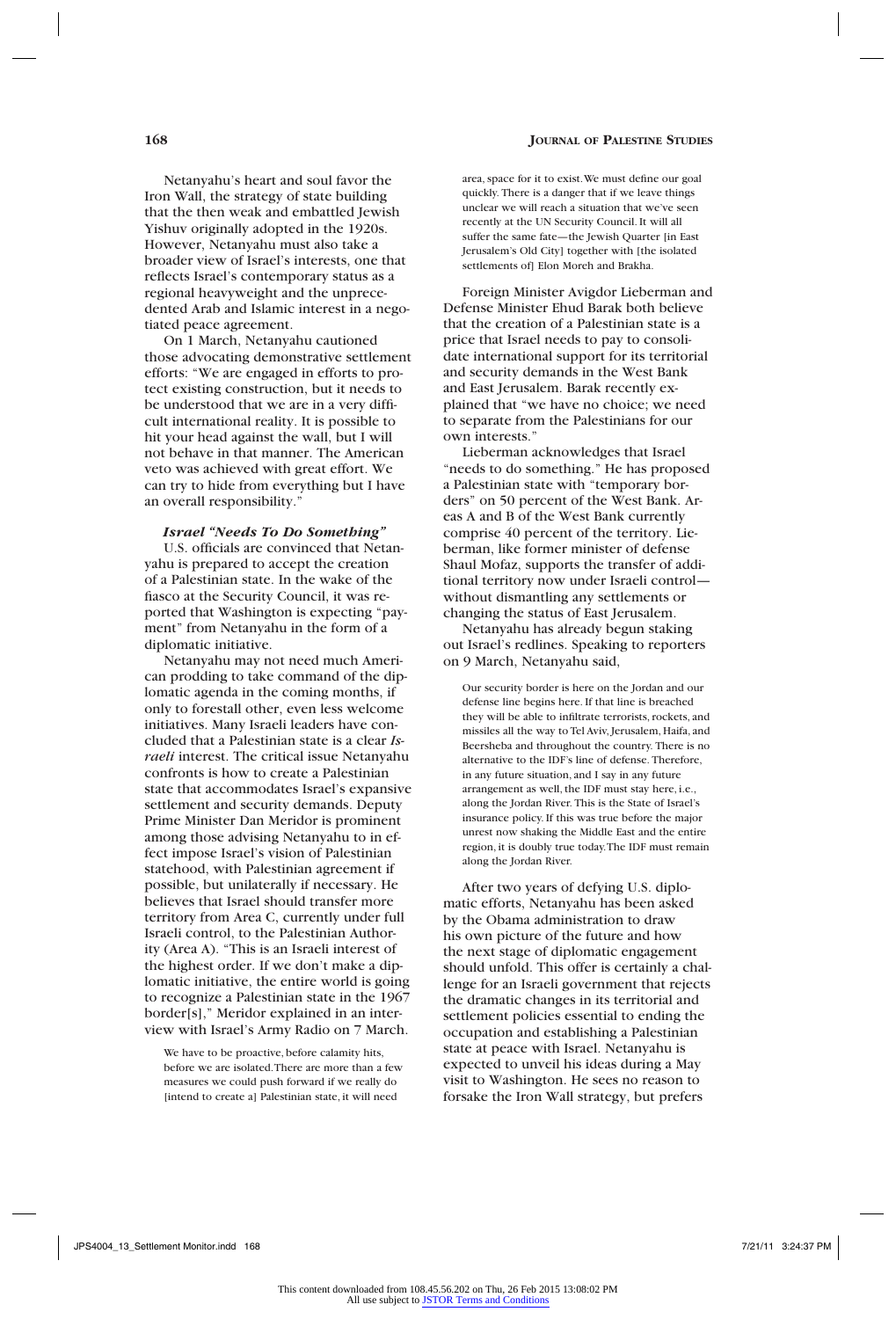to make the case for a Palestinian vassal state, an option that postpones rather than advances a durable solution to the conflict.

# **RUNNING IN PLACE: U.S. POLICY RUNS OUT OF STEAM**

*Originally from* Settlement Report*, May–June 2011.*

It is a measure of the stalemate now defining the Israeli-Palestinian peace process that the mere reassertion by U.S. and Israeli leaders of long held, if conflicting, views is counted as news. In a series of speeches in late May, President Barack Obama and Prime Minister Benjamin Netanyahu each sought to make his case before an international audience whose frustration with U.S. leadership and Israeli rejectionism has increased the prospect of support for UN action on the creation of a Palestinian state in September.

On the eve of a visit to Washington, Netanyahu, in a 16 May speech before the Knesset, outlined his response to what Defense Minister Ehud Barak evocatively termed the "diplomatic tsunami" due to crest in September. Just as the Palestinians have agreed upon an uneasy and untested reconciliation, Netanyahu sought to unify Israeli ranks in anticipation of an upcoming visit to Washington, where officials awaited his views on the political process in the aftermath of Obama's failed effort to premise negotiations on a settlement freeze. Each leader in his own way, and each for his own reasons, appears determined to move in a direction that the U.S. president opposes.

Netanyahu's views are somewhere to the right of Prime Minister Ehud Barak at Camp David in July 2000, where the idea of annexing settlement blocs and establishing a military presence—without settlements—in the Jordan Valley was mooted. "Most people," Netanyahu declared,

are [also] united in regard to my viewpoints on the issue that seems to be in dispute, the political process with the Palestinians. The citizens of Israel are much more united than is commonly believed, and much more united than the political parties that are supposed to represent them here in this house. There are consensuses regarding the basic issues:

First, about my demand that the Palestinians recognize the State of Israel as the national homeland of the Jewish people.

Second, about my view, which is shared by many here, that the agreement between us must end the conflict and end the demands from the State of Israel.

Third, that the problem of the Palestinian refugees will be resolved outside of Israel and not within its borders.

Fourth, that a Palestinian state only be established under a peace treaty that will not compromise the safety of Israel. I believe there is agreement on this, and I stress that this state must be demilitarized, with practical security arrangements, including long-term IDF presence along the Jordan River.

Fifth, we agree that we must maintain the settlement blocs. Many of us agree that the settlement blocs must remain inside the borders of the State of Israel.

Sixth, that Jerusalem remain the united and sovereign capital of the State of Israel.

These are the principles that guide my path, our path.

After the speech, complaints by rightwing and settler organizations prompted Netanyahu to clarify that his definition of settlement blocs was "broad." The settlerrun web site Arutz Sheva observed that the Knesset speech was "less defensive and more confident on this [settlement] issue [than his Bar Ilan speech one year ago], raising the ante and announcing that Israel would insist on keeping the large settlement blocs in its possession."

Netanyahu reprised these themes in a speech before a rapturous joint session of U.S. Congress on 24 May, where he acknowledged that not every settlement could be annexed to Israel. He noted that

the status of the settlements will be decided only in negotiations. But we must also be honest. So I am saying today something that should be said publicly by anyone serious about peace. In any peace agreement that ends the conflict, some settlements will end up beyond Israel's borders. The precise delineation of those borders must be negotiated. We will be very generous on the size of a future Palestinian state. But as President Obama said, the border will be different than the one that existed on June 4, 1967. Israel will not return to the indefensible lines of 1967.

There is a consensus in Israel that, as former Mossad chief Ephraim Halevy explained, "[Israel's] room for maneuver is narrowing and the Quartet's ability to affect peace talks is diminishing." The response of the right wing, including government ministers from the Likud, is to raise the specter of unilateral annexation of Area C, most likely by extending Israeli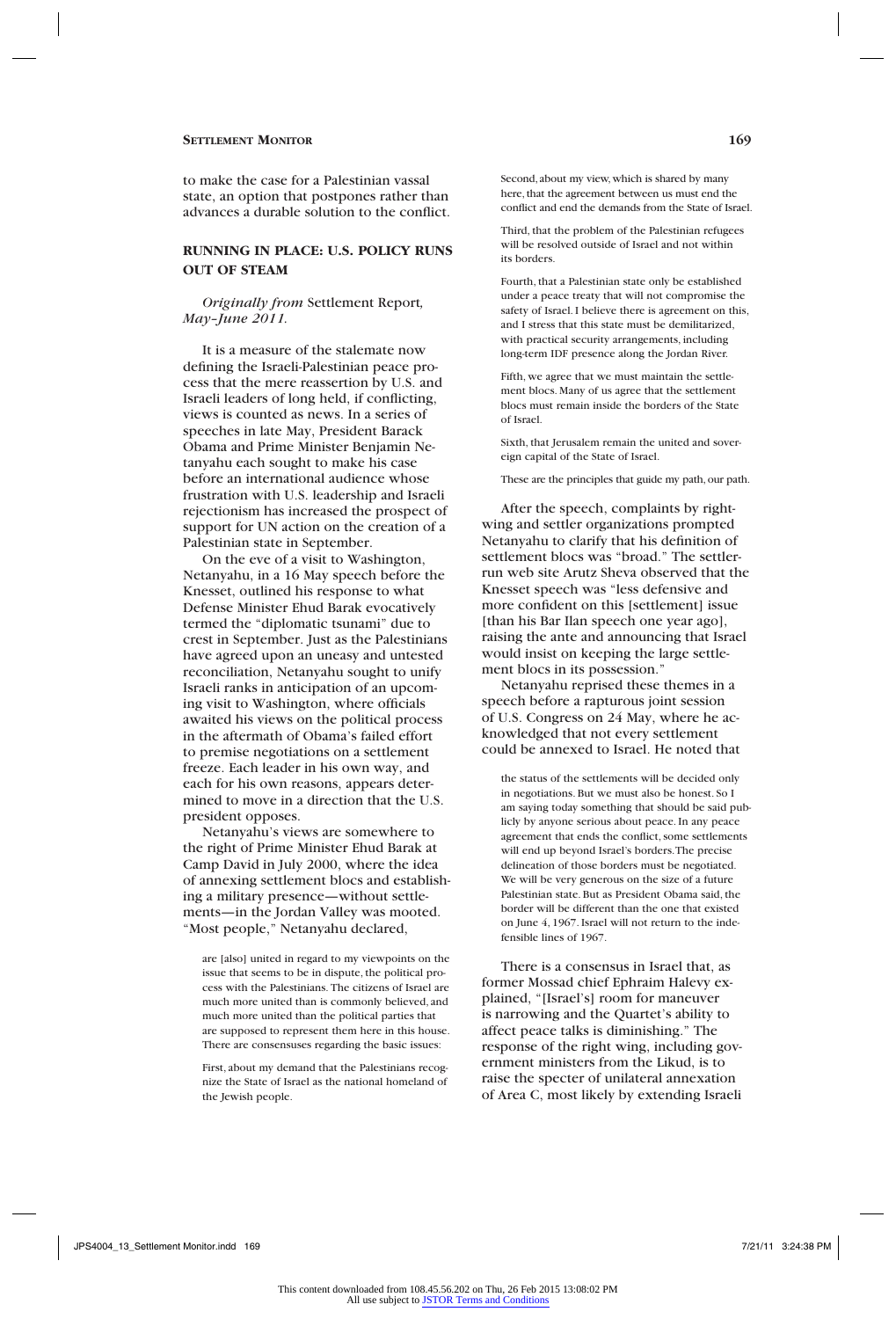law and jurisdiction over the 59 percent of the West Bank that comprises the area, along with all the settlements.

"If these two processes—the unity between Fatah and Hamas and the September declaration—become united, and a Palestinian state is established unilaterally and in a joint Hamas-Fatah regime, that will force Israel to take measures to administer Israeli sovereignty over the C areas," explained Transportation Minister Israel Katz in a 17 May interview in *Makor Rishon*. "At the same time, we will have to provide answers in the spheres of security and [Israeli presence], and strengthen the settlements."

On the eve of Netanyahu's departure for Washington, the government announced plans for the construction of 1,550 new housing units in Har Homa in southern Jerusalem and in Pisgat Ze'ev. Defense Minister Ehud Barak has signed documents approving construction of 294 new homes in the settlement of Beitar Ilit west of Bethlehem. A new outpost, one of many, was established in the E-1 area east of Jerusalem, violating promises made to Washington. A long familiar game of catand-mouse between settlers and the IDF is underway at the site. The IDF has removed settler tents. Settlers have vowed to rebuild. These actions, of a kind that one year ago sparked a major clash with Washington, passed without comment. Washington's silence regarding an issue that it had formally placed at the heart of its diplomatic strategy did not go unnoticed in Israel, where the settlement movement is feeling stronger and more confident, in practical terms regarding settlement expansion in existing settlements as well as in new settlement "outposts" and politically in the wake of Netanyahu's "victory" in the battle over a settlement freeze.

In two speeches in May, Obama stepped warily into a diplomatic arena increasingly resistant to American ideas. The 20 May 2011 resignation of special envoy George Mitchell highlighted the failure of Obama's peacemaking efforts until now. Washington's veto in February of a UN Security Council resolution decrying settlements highlighted its isolation from its European and international allies in the Quartet, the international address for Israel-Palestinian diplomacy since the adoption of the road map in 2003. For example, Russian foreign minister Sergei Lavrov

after meeting with Fatah and Hamas representatives in Moscow on 23 May, praised the reconciliation agreement, a deal that Obama called an "enormous obstacle to peace" in the Middle East. A Hamas official said Lavrov repeated Moscow's support for a Palestinian declaration of statehood in the United Nations in September.

Against this background of disappointment and unrealized aspirations, the growing credibility of the PLO's intention to turn away from Washington and to look to the United Nations for leadership in its demand for ending the occupation and creating a state poses the most immediate and pressing challenge to Washington.

Most of the attention paid to Obama's remarks at the Department of State and before the American Israel Public Affairs Committee (AIPAC) focused on his public support for explaining that the United States "believe[s] the borders of Israel and Palestine should be based on the 1967 lines with mutually agreed swaps," the first such public declaration of his presidency. The president's unequivocal dismissal of the PLO UN strategy, however, represents the more noteworthy policy announcement, and the most relevant to the diplomatic calendar.

"What America and the international community can do," declared the president in his 19 May speech at the Department of State, "is to state frankly what everyone knows—a lasting peace will involve two states for two peoples: Israel as a Jewish state and the homeland for the Jewish people, and the state of Palestine as the homeland for the Palestinian people, each state enjoying self-determination, mutual recognition, and peace." He continued:

So while the core issues of the conflict must be negotiated, the basis of those negotiations is clear: a viable Palestine, a secure Israel. The United States believes that negotiations should result in two states, with permanent Palestinian borders with Israel, Jordan, and Egypt, and permanent Israeli borders with Palestine. We believe the borders of Israel and Palestine should be based on the 1967 lines with mutually agreed swaps, so that secure and recognized borders are established for both states. The Palestinian people must have the right to govern themselves, and reach their full potential, in a sovereign and contiguous state. . . .

These principles provide a foundation for negotiations. Palestinians should know the territorial outlines of their state; Israelis should know that their basic security concerns will be met. I'm aware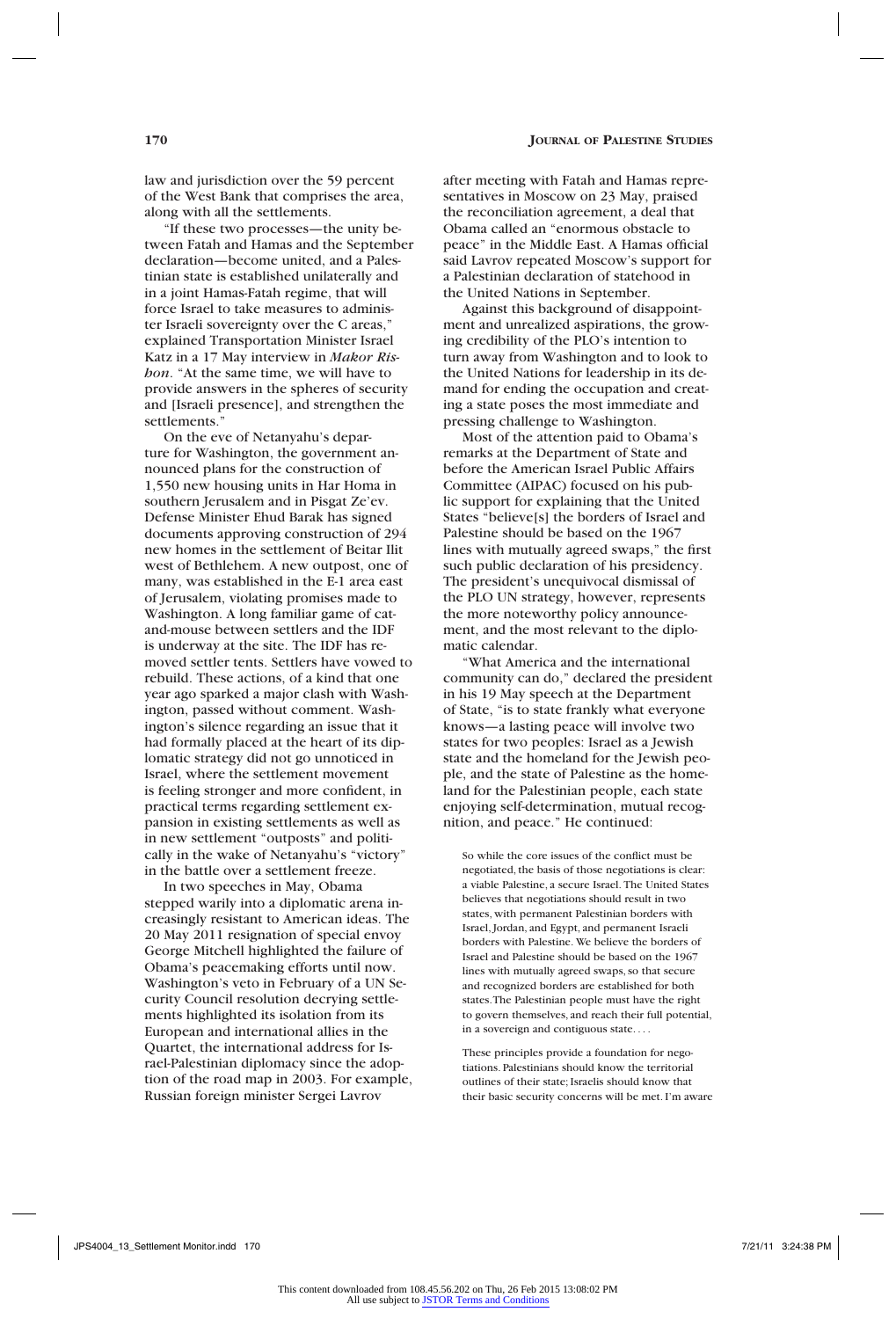#### **Settlement Monitor 171**

that these steps alone will not resolve the conflict, because two wrenching and emotional issues will remain: the future of Jerusalem and the fate of Palestinian refugees. But moving forward now on the basis of territory and security provides a foundation to resolve those two issues in a way that is just and fair, and that respects the rights and aspirations of both Israelis and Palestinians.

Obama left no doubt that he opposes the two main pillars of the current Palestinian strategy—reconciliation and the UN option, the latter of which he decisively rejected as a "symbolic action" that will not advance the cause of Palestinian statehood. Obama's announcement of the principles upon which negotiations should be based marked not only a repudiation of his previous effort to anchor diplomacy to a settlement freeze but, more importantly, it also lacked any operational context. There was, for example, no call for a summit or international conference based upon the ideas he endorsed, no suggestion as to how these ideas could be turned into an effective diplomatic effort. "The administration's hope," reported Nahum Barnea and Shimon Shiffer in *Yedi'ot Aharanot* on 22 May, "is that if we make it through September in one piece, Abu Mazin will return to the negotiating table even without a moratorium on settlement construction."

Efforts during Clinton and Bush administrations to reach a final status agreement followed the prescription Obama outlined—both in terms of substance and in terms of sequencing the issues to be addressed. During the discussions that followed in the wake of the Annapolis summit of November 2007 in particular, Secretary of State Condoleezza Rice noted that all parties, including the United States and Israel, agreed that:

- The 1967 line was the baseline for determining the border between Israel and Palestine, and
- The 1967 border would be modified by land swaps of an undetermined percentage, somewhere between the Palestinian proposal of 1.9 percent and the Israeli proposal of 8.5 percent of West Bank territory.

The critical difference between the Annapolis discussions in 2008 and Washington in 2011 is that Rice won agreement to these principals after much debate with Israeli leaders as part of what turned out to be a serious diplomatic process in which

these elements featured prominently. In contrast, during two years of discussions with Palestinian and Israeli leaders, Obama administration officials did not reaffirm U.S. support for the language regarding the 1967 border similar to that used by Rice until the president's recent public remarks. The context today is also entirely different. As the president himself noted, "There is impatience with the peace process, or the absence of one." Obama's remarks on borders, settlements, and land swap, as welcome as they might be, offered no hint as to how he plans to transform ideas into deeds.

"We want to see negotiations," explained Secretary of State Hillary Clinton in a television interview on 19 May, "but we're not able to make those negotiations happen. But we know that without negotiations, there will be no end to the conflict, no end to the claims, and no two-state solution."

# **DISAPPEARING PALESTINIAN EAST JERUSALEM**

#### **East Jerusalem: Key Humanitarian Concerns, Settlements in East Jerusalem, March 2011 (excerpts).**

*This is an excerpted chapter from the report* East Jerusalem, Key Humanitarian Concerns *by the UN Office for the Coordination of Humanitarian Affairs (OCHA), published in March of 2011. It contains a considerable overview of settlement activity in East Jerusalem in relation to Israeli law, land appropriation, public space, incidents of violence, and forced displacement. Footnotes have been omitted for space considerations. The full report is available at www.ochaopt.org.* 

Following the 1967 occupation and subsequent annexation of East Jerusalem and its hinterland, an area of approximately 70-kilometers squared, the government of Israel has confiscated approximately 35 percent of the territory, primarily from private Palestinian owners. Twelve settlements have been constructed on this expropriated land, in contravention of international law. These constitute some of the largest settlements in the occupied Palestinian territory, with a population of approximately 200,000. All of these settlements have been incorporated onto the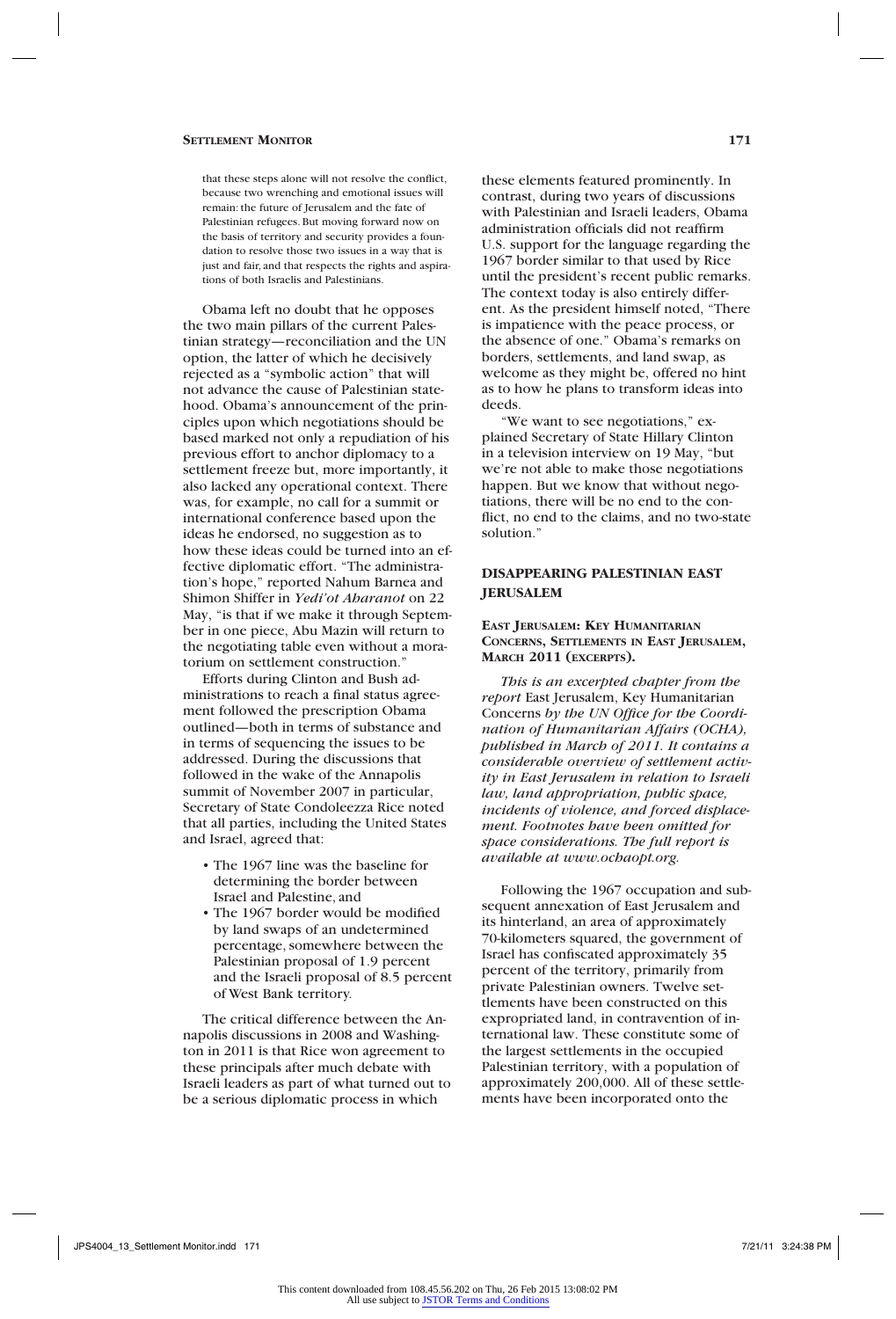"Jerusalem" side of the [separation wall] barrier.

In addition to the settlements located within the Israeli-defined municipal boundary, another layer has been constructed in the wider metropolitan area of Jerusalem, encompassing, among others, the Ma'ale Adumim, Givat Ze'ev and Gush Etzion blocs. Although located outside the Israelidefined municipal boundary, a series of bypass roads, tunnels, and other infrastructure provides access between these settlements and the urban center, at the same time that entry into East Jerusalem is increasingly constrained for West Bank and Gaza Strip residents by permit restrictions and barrier checkpoints. If the barrier is constructed as planned, it will also encircle the majority of the "metropolitan settlements," together with significant reserves of Palestinian land, to which Palestinian farmers face increasing problems of access. An estimated 80 percent of the settler population in the West Bank now lives within a 25-kilometer radius of Jerusalem.

The large amount of territory expropriated for settlement construction in the Jerusalem area results in a corresponding reduction in the land and resources available for Palestinian residential and commercial growth. The settlements, both "municipal" and "metropolitan," have been integrated into the urban fabric, provided with modern infrastructure and services, and supported by a planning and zoning framework which allows for their residential expansion. This is in contrast to Palestinian neighborhoods of East Jerusalem where municipal services do not meet the requirements of the residents and where a serious housing shortage exists as a result of the failure to provide these communities with adequate planning, as detailed in the chapter "Planning, Zoning, and Demolitions in East Jerusalem."

In addition to the "municipal" and "metropolitan" settlement layers, there exists an "inner" layer of settlements in East Jerusalem, which is the main focus of this chapter, given the particular humanitarian impact on Palestinian residents. These settlements are concentrated in the midst of densely populated Palestinian residential areas, in the so-called Holy Basin area comprising the Muslim and Christian quarters of the Old City, Silwan, Shaykh Jarrah, al-Tur (Mount of Olives), Wadi al-Juz, Ras al-Amud, and Jabal Mukabir. An

estimated 2,000 settlers reside in these areas, in houses which have been expropriated by means of the Absentee Property Law; on the basis of alleged prior Jewish ownership; in buildings purchased from Palestinian owners; and in residences custom built and financed by settler organizations. Although supported by the state, settler activity in Palestinian areas is spearheaded by well-financed settler organizations, in particular Ateret Cohanim in the Muslim Quarter of the Old City, Elad in Silwan, and Nahlat Shimon in Shaykh Jarrah. These groups subscribe to an ultranationalistic objective whose "primary goal is to redeem the land in East Jerusalem and hand it back to the Jewish people." An additional aim is to preempt a negotiated resolution to the question of Jerusalem by creating irreversible "facts on the ground" in the Old City and its environs: "They are aware that controlling strategic points in the east of the city will thwart any option of dividing it, and without a divided Jerusalem there will be no diplomatic arrangement, and any peace process will be doomed to failure.

Given this ideological context, in addition to residential buildings, settlement in Palestinian areas is also characterized by the presence of educational and religious institutions, and by archaeological excavations and visitor centers. Such institutions emphasize Jewish historical connections and traditions to the exclusion of alternative or complementary Christian and Islamic narratives. As detailed below, there also exists a government-backed initiative to link the "inner" settlements together with an "open spaces" plan by creating a series of contiguous parks around the "Holy Basin" and the eastern slopes of Mount Scopus, which will further constrain Palestinian construction and space in East Jerusalem.

## *2. Settler Activity in Palestinian Residential Areas: Means of Expropriation and Control*

In the decades following the annexation of East Jerusalem, land expropriation and settlement construction was concentrated within the expanded municipal boundary and in the metropolitan hinterland: Palestinian residential areas were not initially targeted, with the exception of the Old City. This changed following the ascent to power of the Likud party in 1977. In 1982,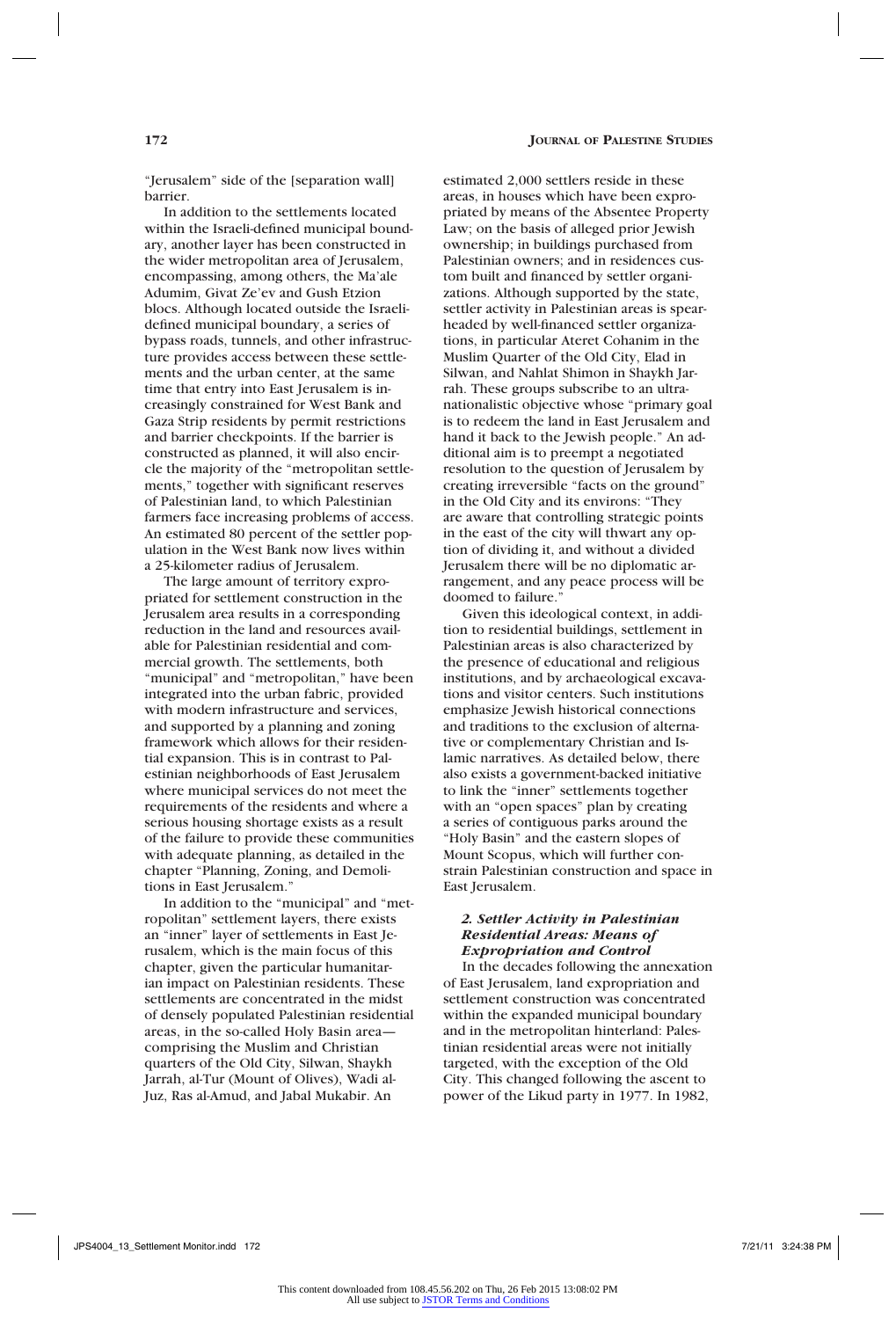#### **Settlement Monitor 173**

the government set up a special committee "to locate Arab properties in Jerusalem that could be purchased by the state or acquired under the Absentee Property Law (1950) and then transferred to settlement groups, such as Ateret Cohanim."

*2.1 The Absentee Property Law*

When Israel captured East Jerusalem in 1967, it became possible to apply the Absentee Property Law to the newly occupied part of the city. "Use of this law in East Jerusalem could affect tens of thousands of dunums—perhaps up to 50 percent—of Palestinian private lands in the city. In many cases, these lands were owned by people living just over the Jerusalem municipal line—in Bethlehem, Abu Dis, Bayt Jala, or Ramallah." In 1968, then attorney general Meir Shamgar ruled against applying the law. However, the law was never formally canceled and in the 1980s, under the Likud government, it was used clandestinely to expropriate properties in Silwan and the Muslim Quarter of the Old City from Palestinian owners, which were transferred to the custodian of absentee property and thereafter to settler organizations.

This lasted until 1992 when the Labor party came to power and set up a commission of inquiry into the activities of its predecessor in supporting settler activity in Palestinian areas in East Jerusalem. The Klugman Report "revealed that the previous Likud government secretly funneled funds to the East Jerusalem settlers, at times using what appeared to be illegal means." According to the report, approximately twenty-eight properties in the Muslim and Christian quarters of the Old City were transferred to Ateret Cohanim, and approximately twenty-three properties in Silwan were transferred to Elad. Following publication of the report, use of the Absentee Property Law to expropriate Palestinian property ceased. However, none of the expropriated property was returned to its Palestinian owners: "To this day, most of the Jewish families in [Silwan] are living in these properties."

#### **The Absentee Property Law in Shaykh Jarrah**

Two adjacent sites in Shaykh Jarrah, where land and property has been expropriated by the custodian of absentee property, are the locations for projected settlement expansion in the heart of this Palestinian residential neighborhood. The Shepherd Hotel, which was formerly owned by the Husayni family, was transferred in 1985 to a settler organization, funded by Irving Moskowitz, a U.S. national who is a major donor to settlement projects in East Jerusalem. According to plans submitted to the Jerusalem municipality, the intention is to build some ninety housing units on the site. At least twenty residential units have already been given formal approval by the Jerusalem municipality.

Opposite the Shepherd Hotel is the Karm al-Mufti, an olive grove of approximately 40 dunums, named after its former owner, the grand mufti of Jerusalem. Expropriated by the Israeli custodian of absentee property in 1967, the land was subsequently leased to the Ateret Cohanim settler association, which intends to build 250 housing units in the area. According to zoning regulations, the land is currently designated as a "green area" on which all construction should be prohibited.

On 9 January 2011, part of the Shepherd Hotel was demolished, in preparation for settlement construction. This action was widely condemned by the international community, including by United Nations Secretary-General Ban Ki Moon, who deplored "the destruction of the Shepherd Hotel in occupied East Jerusalem to make way for new settlement units in the heart of a Palestinian neighborhood, which only serves to heighten tensions." The Secretary-General added: "It is deeply regrettable that growing international concern at unilateral expansion of illegal Israeli settlements is not being heeded. Such actions seriously prejudice the possibility of a negotiated solution to the Israeli-Palestinian conflict."

## *2.2 Appropriation of Alleged Pre-1948 Jewish Property from Palestinian Residents*

In addition to applying the Absentee Property Law, settler organizations also make use of the Israeli legal system to lay claim to land or property allegedly owned by Jewish individuals or communities in East Jerusalem prior to 1948. Israeli law recognizes such claims while denying Palestinians the reciprocal right to reclaim land and property in what is now Israel.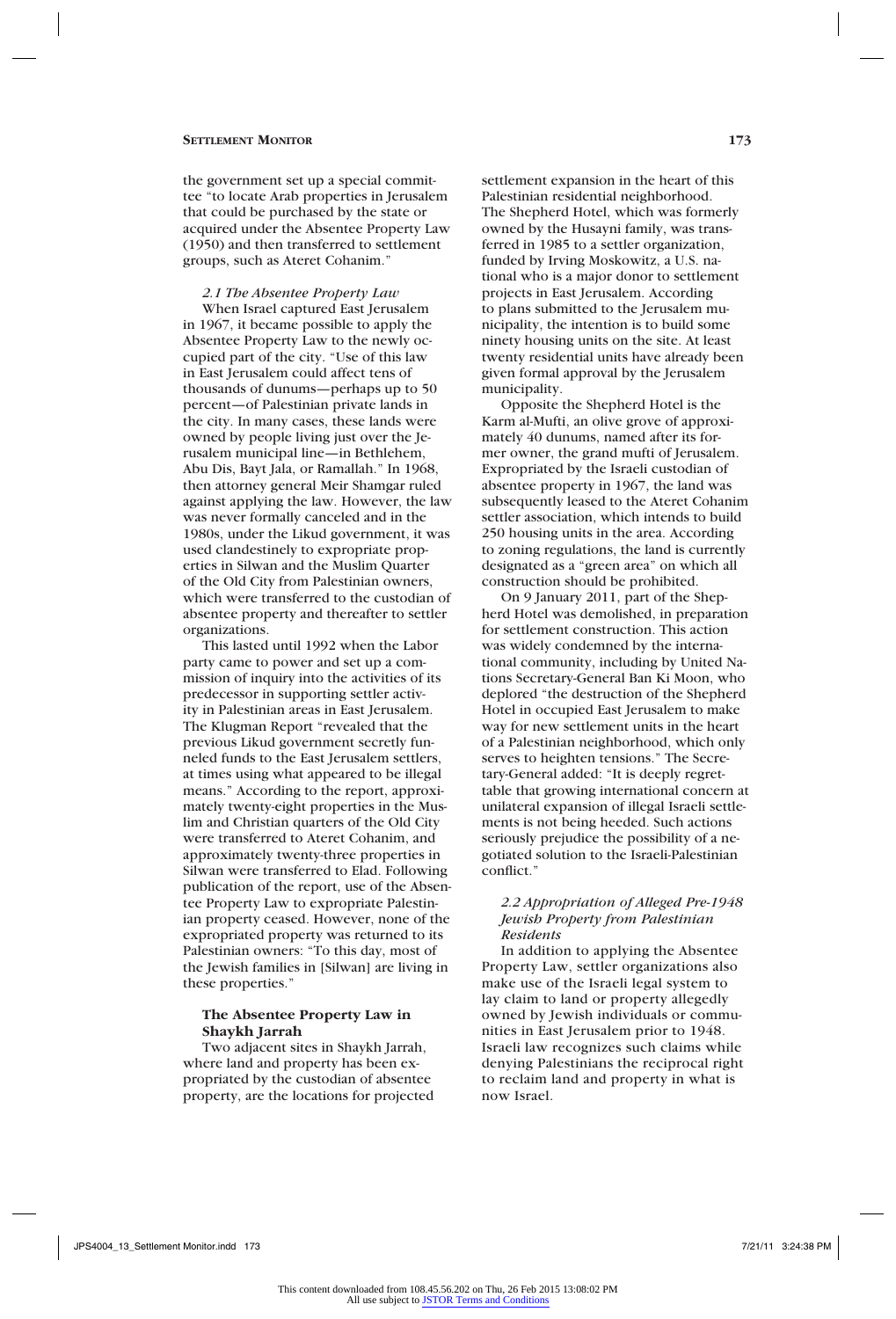This method was initially applied in Silwan, the location of a Yemenite Jewish community prior to 1948, and entailed the eviction of the Palestinian residents from these properties. More recently, it has been used in Shaykh Jarrah, where more than sixty Palestinians, including twentyfour children, have been forcibly evicted from their homes by the Israeli authorities since 2008. According to plans submitted to the Jerusalem municipality, the settlers intend to demolish the entire area, including twenty-eight Palestinian homes, to make way for a new Israeli settlement. The plans threaten to displace over 300 Palestinian residents, most of whom are Palestinian refugees who moved to the area under an UNRWA-sponsored housing scheme in 1956.

*2.3 Purchase from Palestinian Owners* Settler organizations have also purchased land and property directly from Palestinian owners. Given the large sums of money and resources at their disposal and the economically depressed situation in the Palestinian neighborhoods, direct purchase has met with some success. . . . In Silwan, given the large number of outstanding demolition orders, residents "say that representatives of the settlers approach them and promise that if they sell their real estate to Jews, the legal procedures against them will be dropped." In addition, in some cases such acquisitions have involved dubious purchase "through a process which involve, according to witnesses and accomplices—and according to Israeli court rulings—threats, false depositions, forged documents, and posthumous witness signatures."

#### *2.4 Appropriation of Public Space and Historical Narrative*

In addition to establishing a residential presence, settlement activity in Palestinian areas of East Jerusalem is also characterized by archaeological excavations, the creation of tourist sites and visitor centers and—as described below—plans to encircle the "Holy Basin" with a ring of open spaces and national parks. Archaeological activity is currently concentrated in the Wadi Hilwa area of Silwan, in the City of David National Park. The Israel Lands Authority has handed over "guardianship and maintenance" of the park to Elad. . . .

#### *2.5 The Open Spaces Project*

In August of 2005, the Israeli cabinet adopted Resolution 4090 entitled "Prioritizing: Bolstering the City of Jerusalem." The project, to be administered by the Jerusalem Development Authority has among its main aims "to strengthen the status of Jerusalem as the capital of the State of Israel and to allocate NIS 60 million in each of the budgetary years of 2006–13 for the renovation, development, and maintenance of the Old City basin and the Mount of Olives." The plan contains the Open Spaces project, a plan for renovation and the maintenance of the Jewish cemetery on the Mount of Olives, and a comprehensive plan for the Old City, including renovation of its infrastructure and gardening around the walls.

The Open Spaces project includes a plan to create a "sequence of gardens that will adorn the Old City"—a series of contiguous parks around the Holy Basin and the eastern slopes of Mount Scopus, to be linked together by terraces and trails. The plan covers Shaykh Jarrah, Wadi al-Juz, Suwwana, al-Tur (Mount of Olives), Silwan, and Ras al-Amud—the Palestinian neighborhoods which are the focus of settler activity. The project envisages activities which are already being undertaken by settler organizations in these areas, including a plan to establish an information center on the Mount of Olives—which already exists and is run by Elad—and the creation of an "archaeological experience" in the Tsurim Valley Park, which resembles the Elad sifting center already operating in that location. As with Elad's ongoing activities in Silwan, the Open Spaces project, although almost exclusively focused on East Jerusalem, emphasizes the Jewish connection to the area while not referencing Muslim connections and with few references to Christian sites.

Completion of the plan will further constrain Palestinian construction and space in East Jerusalem, from the demolitions necessary for creating the King's Garden in Silwan—incorporated into Open Spaces plan—to establishing "a biblical park that tells the story of Jewish pilgrims" in an open area between Shaykh Jarrah and Wadi al-Juz. Conversely, the plan provides a contiguous linkage between the existing settlements in the Holy Basin, from Shaykh Jarrah to Silwan: "Those sites match and complement the plan on the one hand,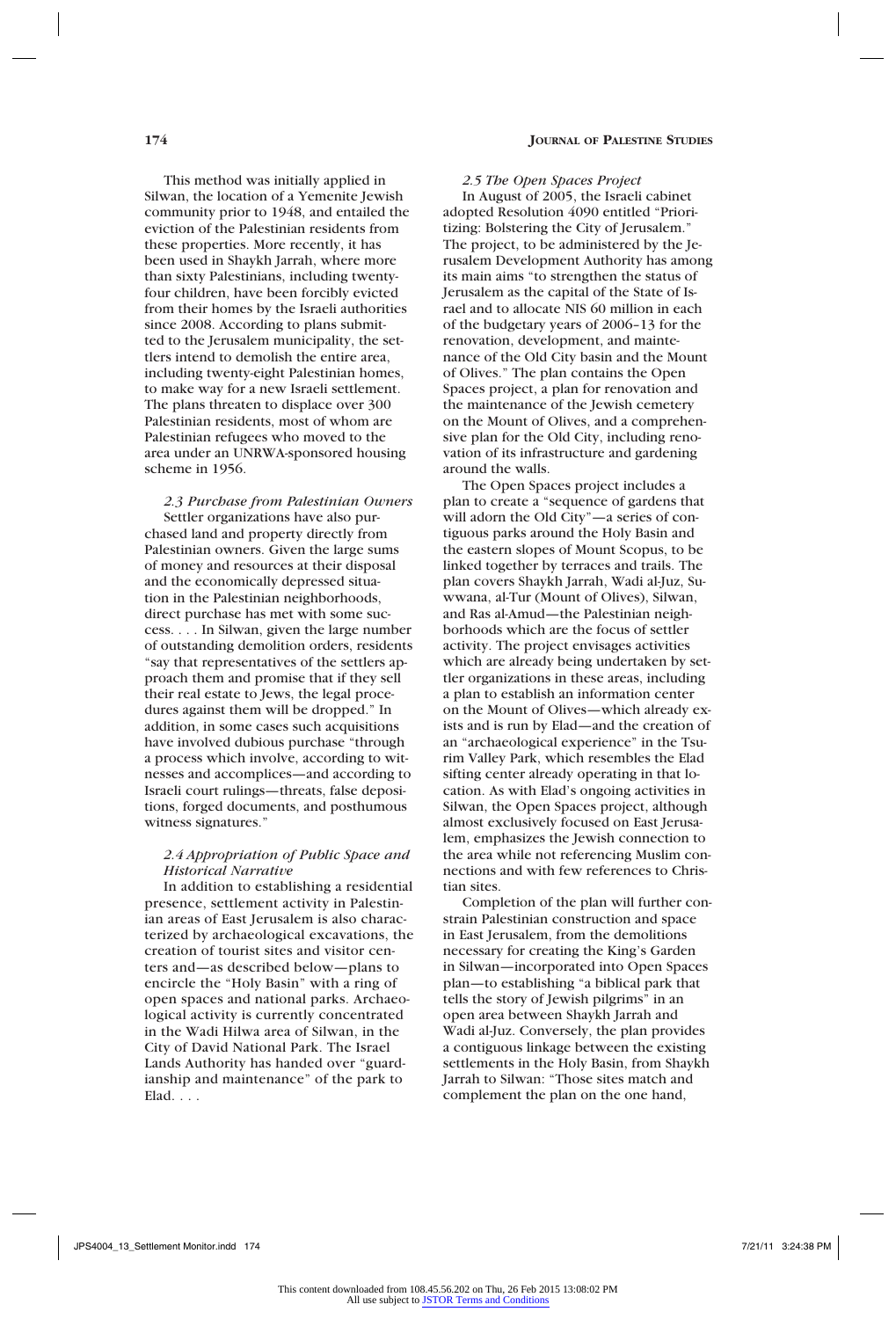while the plan completes the Israeli territorial contiguity and dominance they presently lack on the other." Indeed the project's ambitions transcend the territory covered by the "inner" settlements, for it also includes the Mount Scopus slope, "the site of a proposed, yet-to-be approved national park overlooking the Judean Desert . . . which will create a physical link [between] its visual basin and the E-1/ Ma'ale Adumim settlement bloc to the east of the city."

## *3. Impact of Settlements and Related Infrastructure on Palestinians*

*3.1 Restrictions on Public Space and Residential Growth*

As with the "municipal" and "metropolitan" layers, the "inner" settlements in East Jerusalem have a negative impact on local residents in terms of restrictions on public space and residential growth. Silwan, which together with neighboring Ras al-Amud, is home to 32,000 Palestinians, suffers from severe overcrowding, a lack of housing constructed with the necessary building permits, and inadequate services. While the majority of the Elad activity is permitted on the grounds of "salvage excavations," local residents "are not allowed to develop anything in their neighborhood, not even public institutions, under the pretext that they live on a historic and archaeological site."

In addition . . . municipality plans to create the "King's Garden" in the adjoining Bustan neighborhood of Silwan, will result in the mass demolition of Palestinian homes in the neighborhood to make way for an archaeological park. The "Open Spaces" project will further restrict available space in the wider "Holy Basin" area: "All the open spaces that could potentially serve the development of Palestinian neighborhoods are listed in the plan."

## *3.2 Restrictions on Freedom of Movement and Intrusion on Private Space*

One of the first, and most enduring, consequences of a settler presence on Palestinians is restriction on their access and movement: "Residents testify that roadblocks are put in place frequently when mass events take place in the Jewish settlements in Palestinian neighborhoods, including private events. Police prevent

Palestinian passage while allowing settlers and their guests to go through." . . .

*3.3 Friction and Violence*

In both Silwan and Shaykh Jarrah, the added security attendant on a sustained settler presence restricts the freedom of movement of residents and their visitors, particularly on Jewish holidays. The situation in Shaykh Jarrah, in particular, has deteriorated sharply since the forced evictions in August  $2009...$ 

In Silwan, tensions are more long running, often sparked by the pervasive presence of armed private security guards, who are contracted by the Ministry of Construction and Housing: "Each settler receives comprehensive and broad personal protection: settlers are provided twenty-four-hour close bodyguard accompaniment, whether by foot or by vehicle, and in some locations they are provided transport in heavily armored cars."

In 2010, human rights organizations reported a sharp increase in the number of children arrested by the Israeli authorities in Silwan, in particular following the killing in September of a Palestinian resident by a security guard. In November, a group of sixty prominent Israeli educators, doctors, writers, judges, social workers, and legislators addressed the issue with a letter to the Israeli prime minster, the Israeli president, and the attorney general, as well as other political leaders. They called into question the legality of the current police procedures in Silwan and voiced concerns about the reported mistreatment of children held in Israeli custody and the use of harsh interrogation techniques during police questioning.

## *3.4 Forced Displacement*

In the most severe cases, in the Old City, Silwan, and most recently Shaykh Jarrah, settler expropriation of Palestinian property—whether through the Absentee Property Law, court orders, direct purchase, or unilateral measures by the settlers themselves—has resulted in the loss of property and the eviction of the longterm Palestinian residents. Such forced displacement has grave physical, social, economic, and emotional impact on the Palestinian families concerned. In addition to depriving the family of a home its main asset and source of physical and